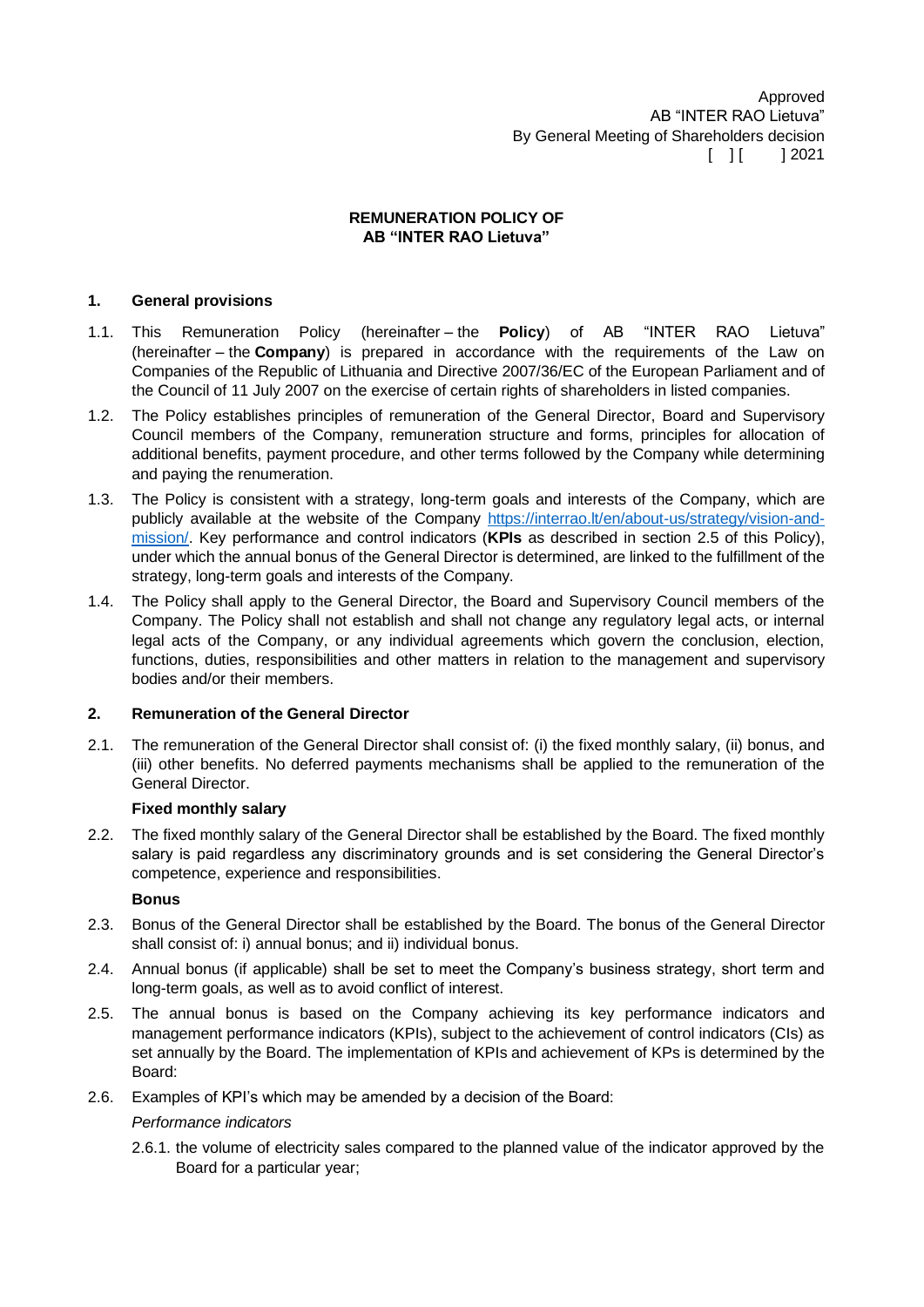- 2.6.2. the limit of relatively fixed costs compared to the planned value of the indicator approved by the Board for a particular year;
- 2.6.3. the level of payment for electricity in terms of electricity sales in the retail market (%) compared to the planned value of the indicator approved by the Board for a particular year;
- 2.6.4. profit margin compared to the planned value of the indicator approved by the Board for a particular year;
- 2.7. The annual bonus may not exceed 100% of the annual fixed salary of the General Director.
- 2.8. Individual bonus may be established by the Board and may be paid to the General Director monthly. The individual bonus may not exceed 25% of the monthly fixed salary of the General Director.

## **Other benefits**

- 2.9. The General Director has access to several work-related benefits, including:
	- 2.9.1. Company's car;
	- 2.9.2. health insurance;
	- 2.9.3. other benefits applicable to the Company's employees mandatory under the Labour Code of the Republic of Lithuania.
- 2.10. No deferment of the remuneration or possibility for the Company to reclaim variable remuneration of the General Director of the Company is foreseen shall apply unless the Company and the Company's General Director agree otherwise.

# **Essential terms and conditions of the contract between the Company and the General Director**

- 2.11. The essential terms and conditions of the contract between the Company and the General Director:
	- 2.11.1. the employment contract with the General Director shall be concluded in accordance with the procedure established by the Law on Companies, the Labour Code of the Republic of Lithuania, and the Company's Articles of Association;
	- 2.11.2. the employment contract with the General Director shall typically be concluded for an indefinite period, except in cases when the General Director, has been recruited to temporarily act as the General Director until the appointment of the permanent General Director as well as in other cases when the conclusion of a temporary employment contract is agreed on by the General Director and the Board;
	- 2.11.3. the employment contract of the General Director shall expire/terminate in accordance with the grounds for expiration/termination of the employment contract established in the Labour Code, Law on Companies or other laws of the Republic of Lithuania. When the employment contract of the General Director is terminated on the general grounds established in the Labour Code of the Republic of Lithuania (including the termination of the employment contract with the General Director on the ground for revocation), the notice periods and severance pays established in the Labour Code of the Republic of Lithuania shall apply.
	- 2.11.4. No additional pensions or early retirement conditions shall be agreed in the employment contract with the General Director and shall not be applied.
	- 2.11.5. No special notice periods or severance pays other than those established in legal acts shall be agreed in the employment contract with the General Director and shall not be applied.

## **3. Remuneration of the Board and Supervisory Council members**

3.1. Members of the Board or Supervisory Council do not receive a salary or any other financial remuneration for their position in the Board or Supervisory Board.

## **4. Process of decision-making related to the Policy**

4.1. The Policy shall be executed, implemented and supervised in accordance with the Law on Companies and the Law on Financial Statements of Entities of the Republic of Lithuania, the Articles of Association of the Company and the rules and methods established in this Policy as well as the recommendations set out in the Best Practice for Warsaw Stock Exchange (GPW) Listed Companies, including, but not limited to drawing-up, auditing, approving and publishing remuneration reports.